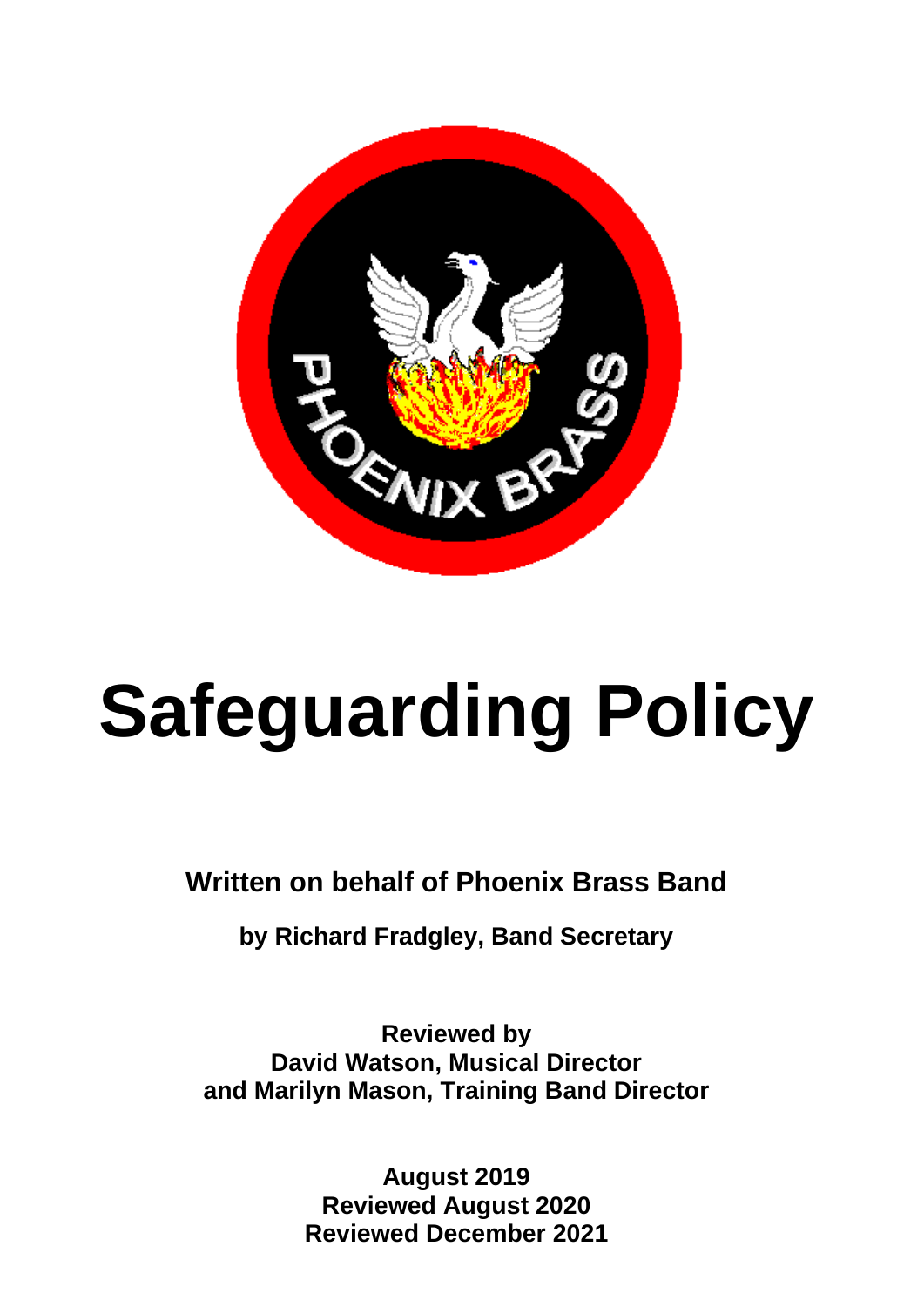# **Index of Contents**

# **Section 1**

Policy Statement

# **Section 2**

Different Types of Abuse

# **Section 3**

Anti-Bullying

# **Section 4**

Whistleblowing Procedure

# **Section 5**

E safety / Social Media

# **Section 6**

Best Practice for Supporting Young People and Adults at Risk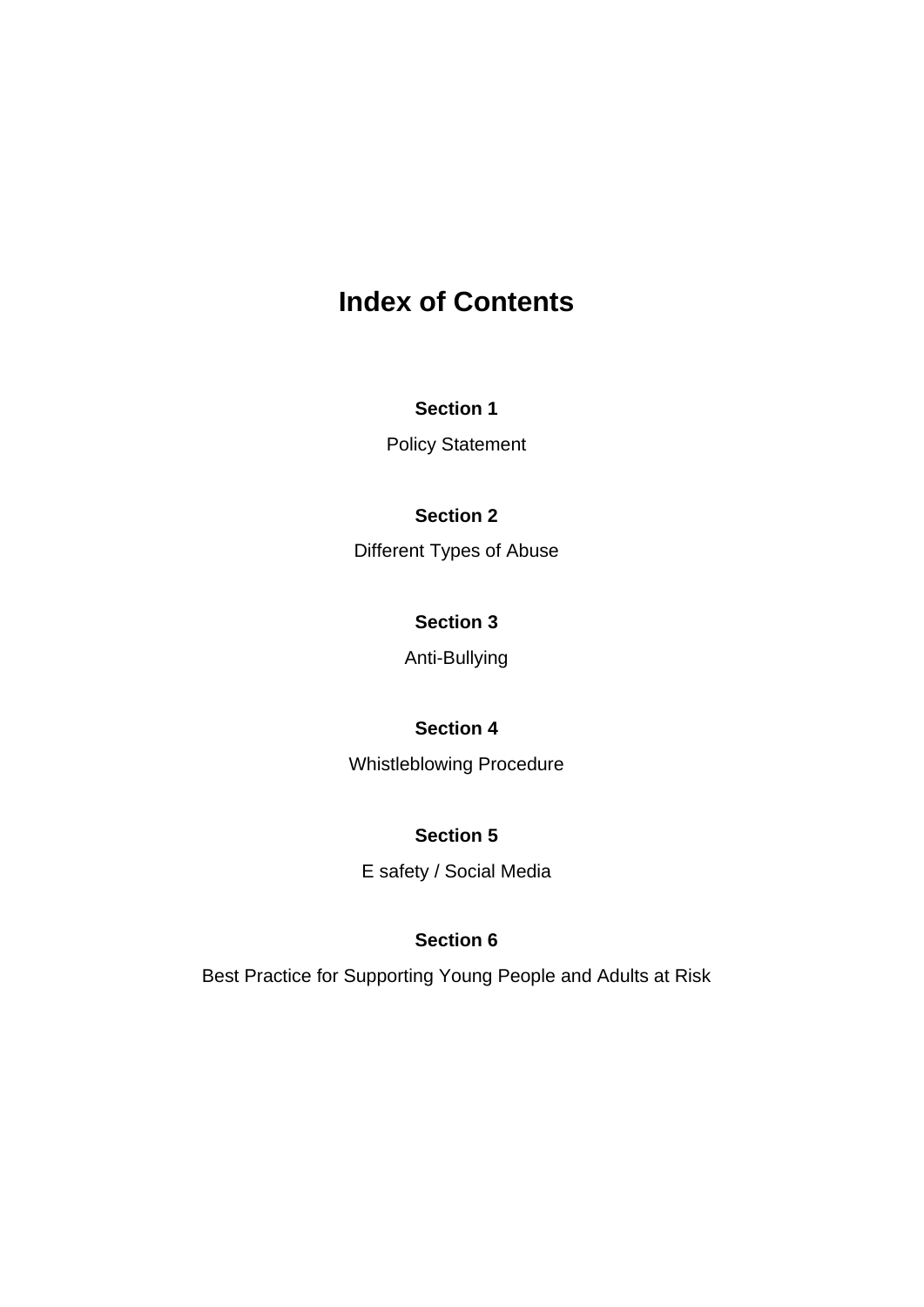# **Section 1 – Policy Statement**

This policy applies to all members, volunteers or anyone working on behalf of Phoenix Brass Band ("the Band").

The purpose of this policy:

- To protect children, young people and adults with care and support needs who are members of the Band;
- To provide staff and volunteers with the overarching principles that guide our approach to child protection;

Phoenix Brass Band believes that a child, young person or adult with care and support needs should never experience abuse of any kind. We have a responsibility to promote the welfare of all children, young people and adults at risk and to keep them safe. We are committed to practice in a way that protects them.

# **Legal framework**

This policy has been drawn up based on law and guidance that seeks to protect children and adults at risk, namely:

- Children Act (1989);
- United Convention of the Rights of the Child (1991);
- Data Protection Act (1998) and subsequent data protection guidance;
- Sexual Offences Act (2003):
- Children Act (2004);
- Protection of Freedoms Act (2012);
- Working together to safeguarding children: a guide to inter-agency working to safeguard and promote the welfare of children; HM Government (2015);
- The Safeguarding Vulnerable Groups Act (2006);
- The Human Rights Act (1998);
- The Children and Families Act (2014);
- Special educational needs and disability (SEND) code of practice: 0 to 25 years Statutory guidance for organisations which work with and support children and young people who have special educational needs or disabilities; HM Government (2014);
- General Data Protection Regulations (European Union) (2017);
- Information sharing: Advice for practitioners providing safeguarding services to children, young people, parents and carers; HM Government (2015);
- The Care Act (2014);
- The Care Act (2014) Care and Support Statutory Guidance (specifically the safeguarding section of this); and
- The Mental Capacity Act (2005).

# **We recognise that:**

- the welfare of the child is paramount, as enshrined in the Children Act (1989);
- all children, regardless of age, disability, gender, racial heritage, religious belief, sexual orientation or identity, have a right to equal protection from all types of harm or abuse;
- some children are additionally vulnerable because of the impact of previous experiences, their level of dependency, communication needs or other issues; and
- working in partnership with children, young people, their parents, carers and other agencies is essential in promoting young people's welfare.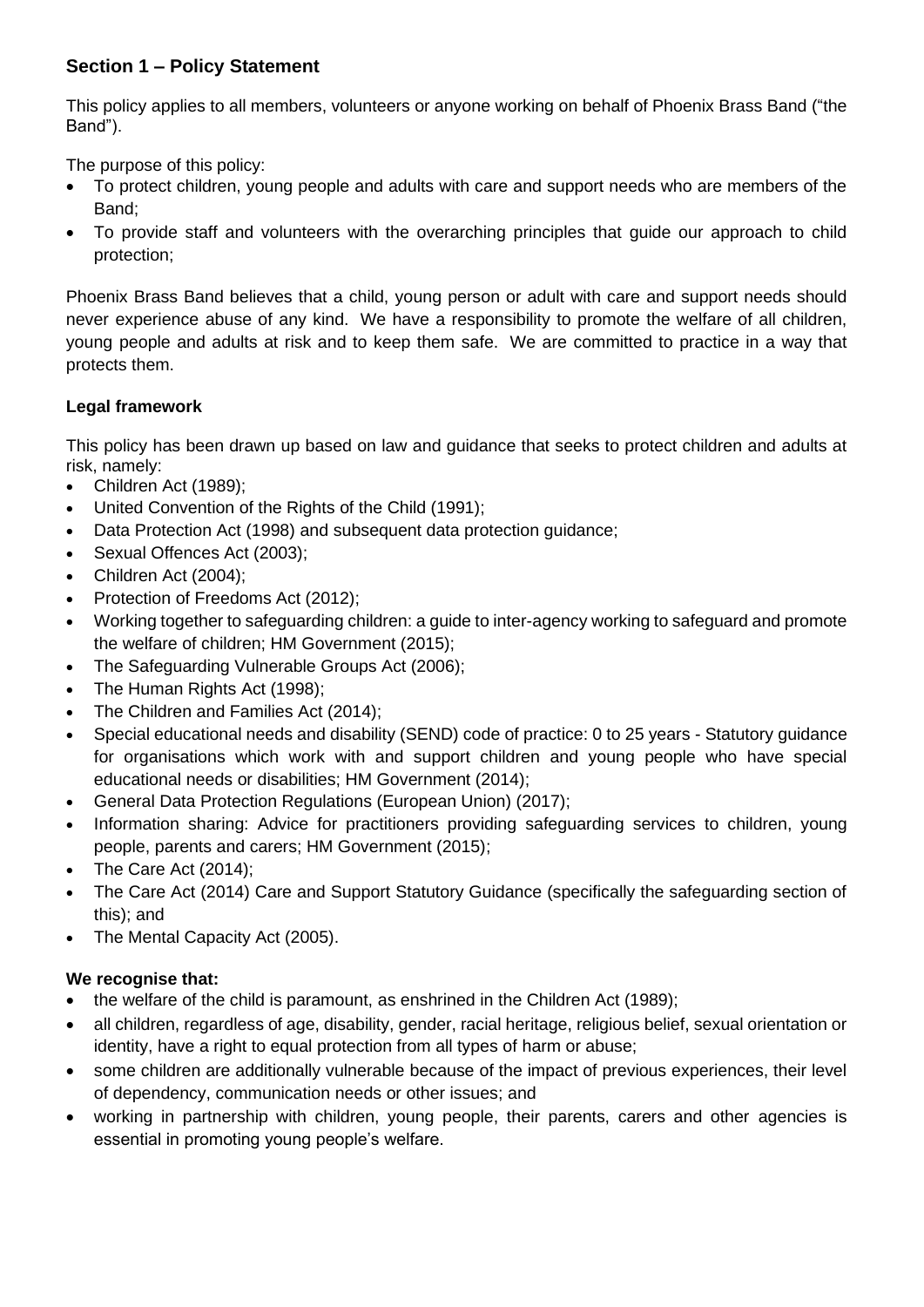In addition, the Band is aware that it also has safeguarding responsibilities towards adult members, some of whom may be vulnerable at different times in their lives. The principles outlined above in relation to children, also apply to our work with adults. In terms of a legal framework, the arrangements for those over 18 are governed by the Care Act 2014. This Act stipulates that statutory safeguarding duties apply to an adult who:

- has care and support needs;
- is experiencing, or at risk of, abuse or neglect; and
- as a result of those care and support needs, is unable to protect themselves from either the risk of, or the experience of, abuse or neglect.

#### **We will seek to keep children, young people and adults safe by:**

- valuing them, listening to and respecting them, ensuring that, in the case of adults, we work with their consent unless 'vital interests' [as defined in the Data Protection Act (1998)] are at stake, or the person has been assessed as lacking mental capacity [as defined in the Mental Capacity Act (2005)];
- adopting child protection and adult safeguarding practices through procedures and a code of conduct for and members and volunteers;
- developing and implementing an effective e-safety policy and related procedures;
- providing effective support and training for volunteers with responsibility;
- recruiting staff and volunteers safely, ensuring all necessary checks are made;
- sharing information about child protection and adult safeguarding with children, parents, volunteers and members; and
- sharing concerns with agencies who need to know and involving parents and children appropriately.

Useful contact details:

Band Safeguarding Officers: Marilyn Mason and Richard Fradgley

Local police: 101 or, if in danger, 999

Swindon Safeguarding Partnership 01793 466903 (during normal office hours which are 8.30am to 4.40pm Monday to Thursday, and 8.30am to 4.00pm Friday). The Emergency Duty Service (EDS) is available outside office hours on 01793 466900

NSPCC Helpline: 0808 800 5000 or [help@nspcc.org.uk](mailto:help@nspcc.org.uk)

ChildLine: 0800 1111 (textphone 0800 400 222) or [www.childline.org.uk](http://www.childline.org.uk/)

Brass Bands England Welfare Officer: 01226 771 015

We are committed to reviewing our policy and good practice annually.

The Safeguarding Officers are responsible for monitoring the effectiveness of this policy.

This policy was last reviewed in: ……………December 2021……………………………… (Date).

Signed: ………Marilyn Mason and Richard Fradgley……………...…(Band Safeguarding Officers).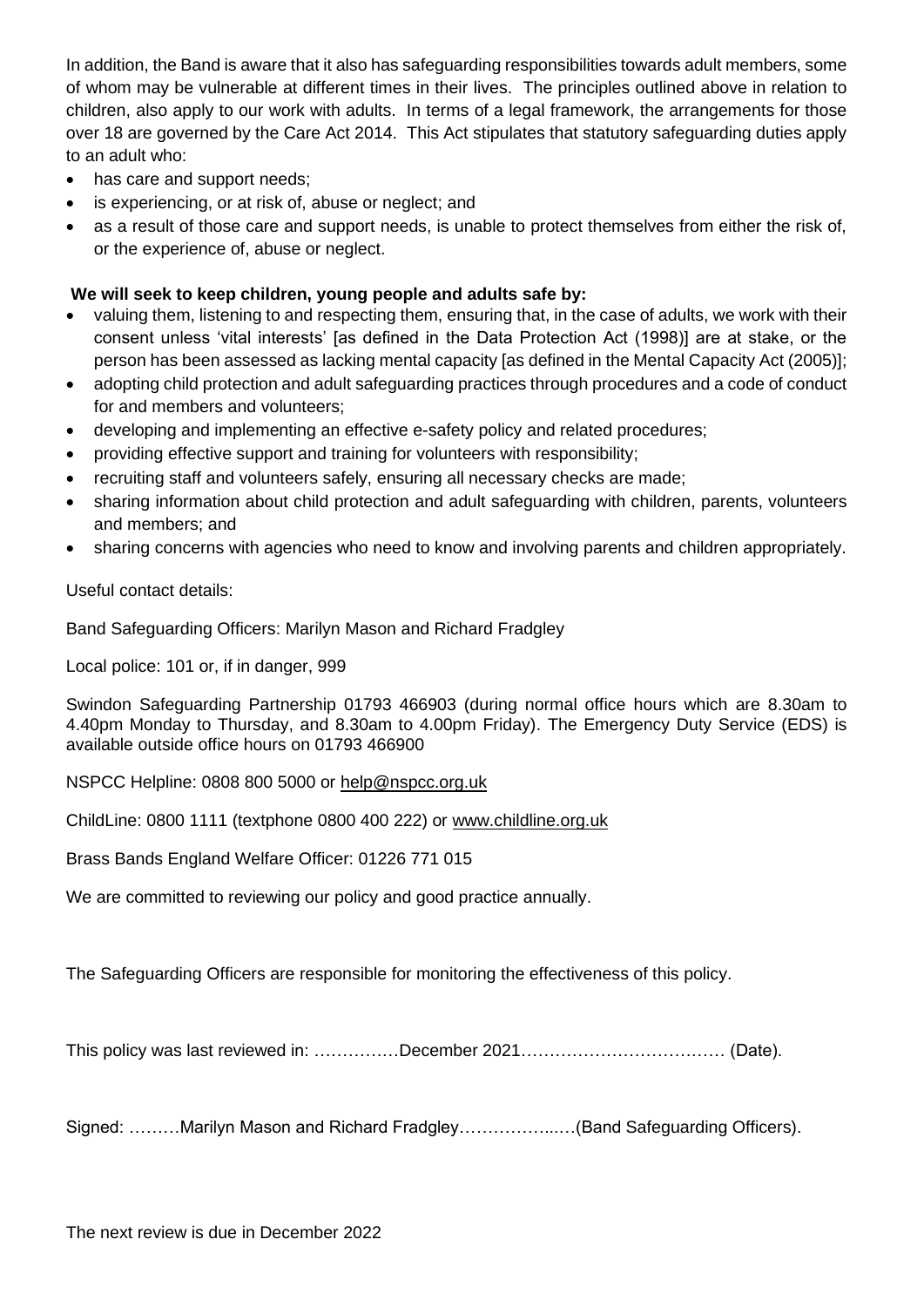# **Section 2 - Different Types of Abuse**

# **Abuse and Neglect of children**

Abuse and neglect are forms of maltreatment of a child or young person. They may result in a child suffering or being likely to suffer significant harm. Somebody may abuse or neglect a child by inflicting harm, or by failing to act to prevent harm. Children may be abused in a family or in an institutional or community setting, by those known to them or, more rarely, by a stranger. They may be abused by an adult, or another child or children. Government guidance 'Working Together to Safeguard Children' (2015) defines various forms of abuse, including:

#### **1. Physical abuse**

Physical abuse may involve hitting, shaking, throwing, poisoning, burning or scalding, drowning, suffocating, or otherwise causing physical harm to a child. Physical harm may also be caused when a parent or carer fabricates the symptoms of, or deliberately induces, illness in a child.

#### **2. Emotional abuse**

Emotional abuse is the persistent emotional maltreatment of a child such as to cause severe and persistent adverse effects on the child's emotional development. It may involve conveying to children that they are worthless or unloved, inadequate, or valued only insofar as they meet the needs of another person. It may include not giving the child opportunities to express their views, deliberately silencing them or 'making fun' of what they say or how they communicate. It may feature age or developmentally inappropriate expectations being imposed on children. These may include interactions that are beyond the child's developmental capability, as well as overprotection and limitation of exploration and learning, or preventing the child participating in normal social interaction. It may involve seeing or hearing the illtreatment of another. It may involve serious bullying, causing children frequently to feel frightened or in danger, or the exploitation or corruption of children. Some level of emotional abuse is involved in all types of maltreatment of a child, though it may occur alone.

#### **3. Sexual abuse**

Sexual abuse involves forcing or enticing a child or young person to take part in sexual activities, not necessarily involving a high level of violence, even if the child is aware of what is happening. The activities may involve physical contact, including assault by penetration (for example, rape or oral sex) or non-penetrative acts such as masturbation, kissing, rubbing and touching outside of clothing. They may also include non-contact activities, such as involving children in looking at, or in the production of, sexual images, watching sexual activities, encouraging children to behave in sexually inappropriate ways, or grooming a child in preparation for abuse (including via the internet). Sexual abuse is not solely perpetrated by adult males. Women can also commit acts of sexual abuse, as can other children.

#### **4. Neglect**

Neglect is the persistent failure to meet a child's basic physical and/or psychological needs, likely to result in the serious impairment of the child's health or development. Neglect may occur during pregnancy as a result of maternal substance abuse. Once a child is born, neglect may involve a parent or carer failing to:

- Provide adequate food, clothing and shelter (including exclusion from home or abandonment);
- Protect a child from physical and emotional harm or danger;
- Ensure adequate supervision (including the use of inadequate care givers); or
- Ensure access to appropriate medical care or treatment.

It may also include neglect of, or unresponsiveness to, a child's basic emotional needs.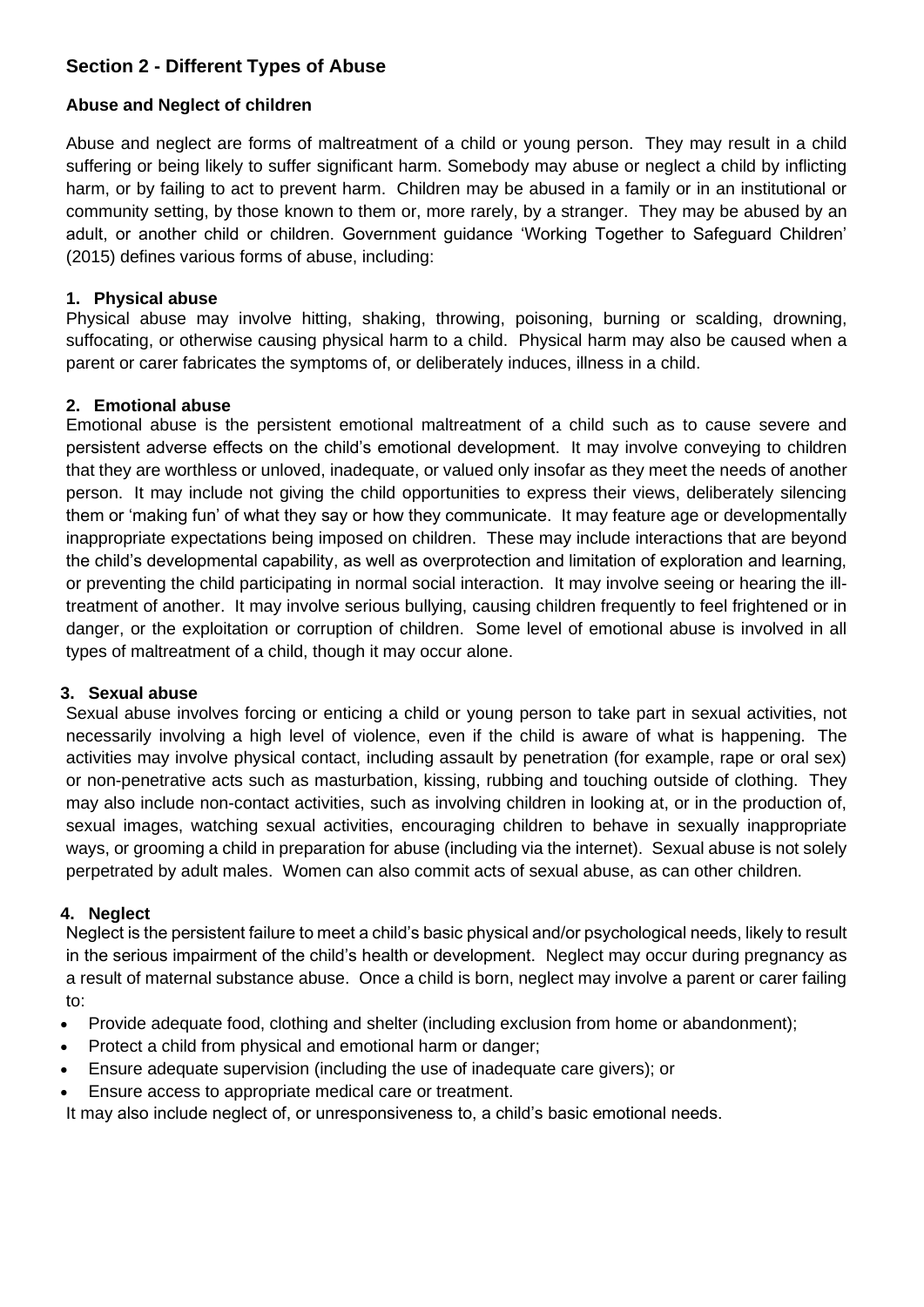#### **5. Emerging forms of abuse**

As suggested under the 'Sexual Abuse' heading above, it should be noted that perpetrators are increasingly using online methods to access children and young people as well as to indulge in abuse by creating or downloading abusive images of them. Other forms of abuse that have come to public attention relatively recently have included the sexual exploitation of children and young people for commercial gain, forms of modern slavery, and abuse linked to cultural or religious belief (such as: Female genital mutilation (FGM), honour violence, forced marriage, radicalisation or abuse associated with a belief in spiritual possession).

#### **6. Abuse of a position of trust**

This is a legal concept within The Sexual Offences Act 2003. It involves an adult of 18 or over engaging in sexual activity with or in the presence of a child or young person under 18, where the older person is in a position of responsibility towards the child or young person in one of a variety of settings, including a 'workplace setting'. The concept also covers 'causing or inciting a child' to engage in sexual activity, and 'causing a child to watch a sexual act'.

#### 6.1 **Responsibilities under Working Together to Safeguard Children**

Under Chapter 1 of this statutory guidance it is the responsibility of band leaders and those working with young members to share information and work together with statutory partners if they have concerns that a child or young person may be at risk of abuse or neglect. Once a referral has been received by a local authority children's social care team, they should, within one working day, decide about the type of response that is required and acknowledge receipt to the referrer. Feedback should also be provided to the referrer on decisions taken by the local authority. For example, the local authority, may take the view that the child and family are in need of support services, or may decide that the child is in need of protection. If a band believes that the position taken by the local authority is inadequate to protect the child or young person, we will consider escalating the referral within the Local Authority. It is not the job of bands to take a view on whether abuse has taken place or is at risk of taking place, nor is it the job of bands to conduct an assessment on this matter; this is the role of the statutory agencies such as the local authority and police.

#### **Abuse of adults**

There are many different types of abuse affecting adults. They include:

#### **1. Physical**

This is 'the use of force which results in pain or injury or a change in a person's natural physical state' or 'the non-accidental infliction of physical force that results in bodily injury, pain or impairment'. It may include behaviours like the misuse of medication, inappropriate restraint or the use of inappropriate sanctions, as well as the actions more commonly associated with physical abuse (such as slapping, pushing etc).

# **2. Sexual**

Examples of sexual abuse include the direct or indirect involvement of the adult at risk in sexual activity or relationships which they do not want or have not consented to. Specific behaviours could include:

- Rape / indecent exposure;
- sexual harassment:
- inappropriate looking or touching;
- sexual teasing or innuendo;
- sexual photography;
- subjection to pornography or witnessing sexual acts;
- indecent exposure;
- sexual assault; and
- putting pressure on the young adult to consenting to sexual acts.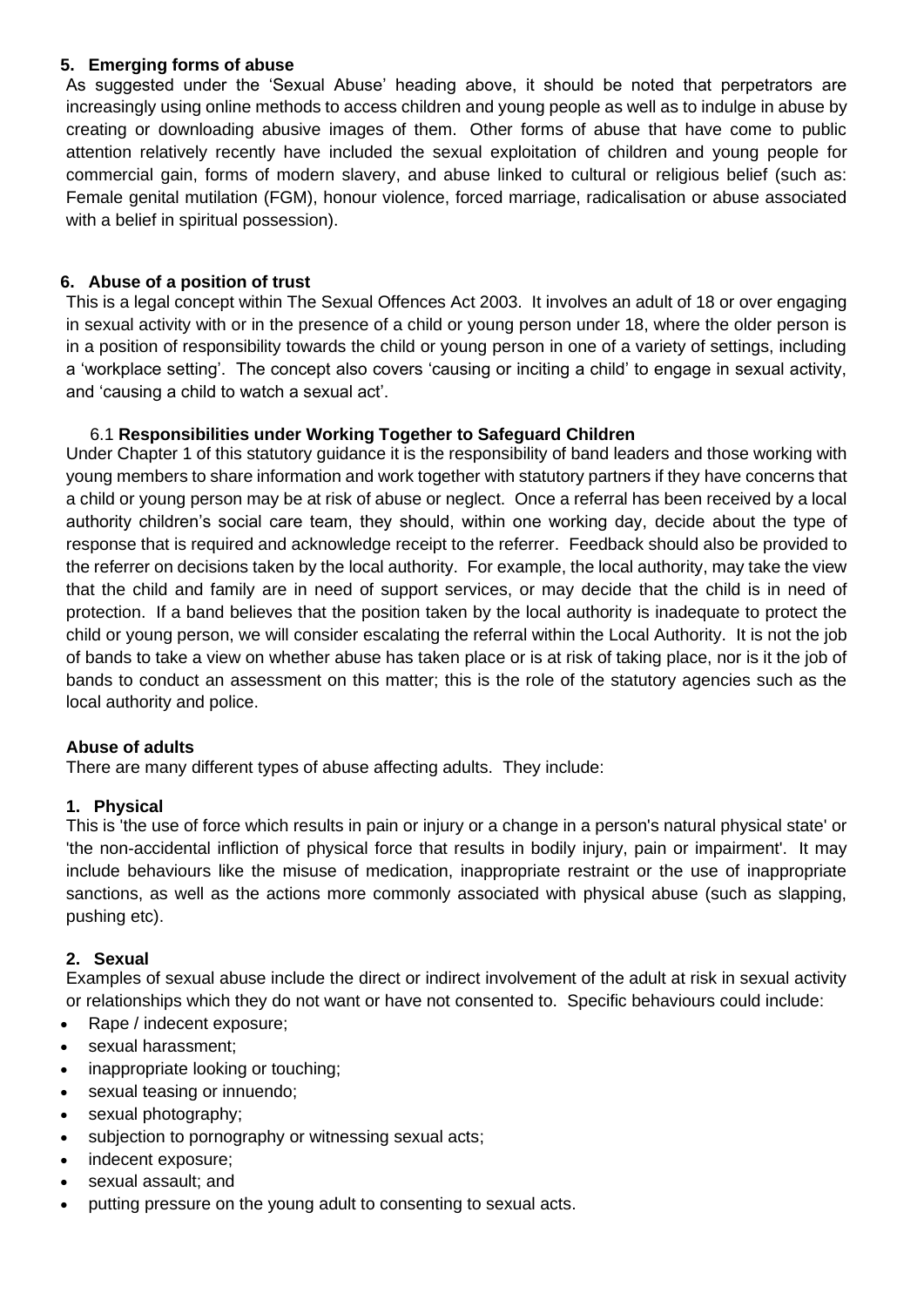# **3. Emotional and psychological**

This is behaviour that has a harmful effect on the person's emotional health and development, or any form of mental cruelty that results in mental distress, the denial of basic human and civil rights such as self-expression, privacy and dignity.

Specific behaviours might include:

- Threats of harm or abandonment;
- Deprivation of contact;
- Humiliation;
- Blaming;
- Controlling;
- Intimidation;
- Coercion;
- Harassment;
- Verbal abuse;
- Cyberbullying;
- Isolation; and
- Unreasonable and unjustified withdrawal of services or supportive networks.

# **4. Organisational**

Institutional abuse is the mistreatment or neglect of an adult at risk by a regime, or individuals within settings and services, that adults at risk live in or use. It may include care or support provided in the person's own home. Such abuse violates the person's dignity, resulting in lack of respect for their human rights. It may range from one-off incidents to ongoing ill-treatment. It can be through neglect or poor professional practice as a result of the structure, policies, processes and practices within an organisation.

# **5. Discrimination**

This type of abuse may include:

- Discrimination based on gender, race, colour, language, culture, religion, politics or sexual orientation;
- Discrimination based on a person's disability or age;
- Harassment and slurs which are degrading; and
- Hate crime.

# **6. Financial and material**

This is the use of a person's property, assets, income, funds or any other resources without their informed consent or authorisation. It may include:

- Theft;
- Fraud;
- Internet scamming;
- Exploitation or coercion in relation to an adult's financial affairs or arrangements, including in connection with wills, property, inheritance or financial transactions; and
- The misuse or misappropriation of property, possessions or benefits.

# **7. Neglect and acts of omission**

Examples of this might include:

- Ignoring medical, emotional or physical care needs;
- failure to provide access to appropriate health, care and support or educational services; and
- The withholding of the necessities of life, such as medication, adequate nutrition and heating.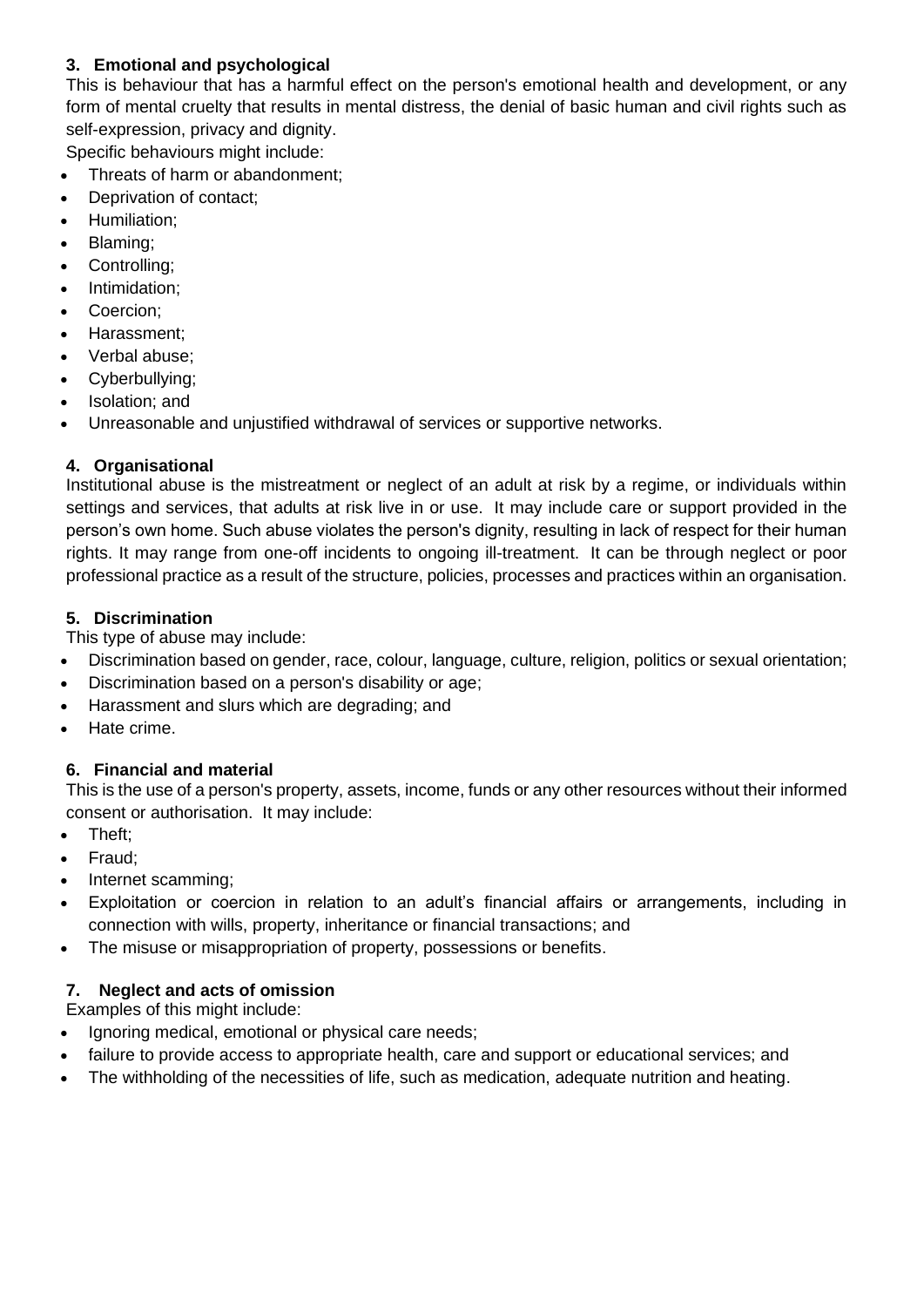# **8. Self-neglect**

This covers a wide range of behaviour neglecting to care for one's personal hygiene, health or surroundings and includes behaviour like hoarding.

It should be noted that the legislation and guidance make it clear that this list is not exhaustive and that those working with adults at risk should be open to the possibility of other forms of abuse.

Consent and capacity: responsibilities under legislation and guidance affecting the safeguarding of adults.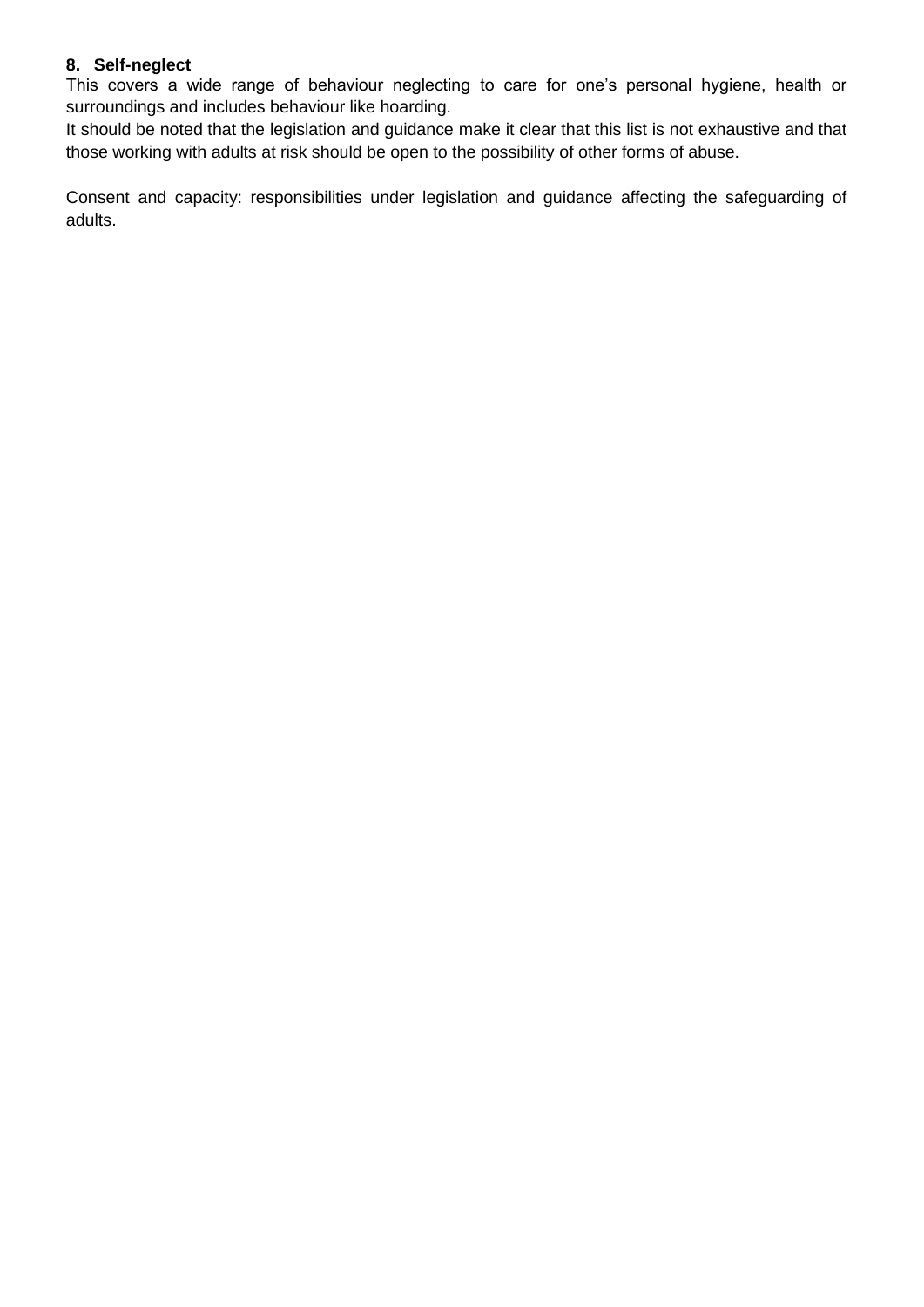# **Section 3 - Anti-Bullying Policy**

# **We recognise that:**

- Bullying is "behaviour, usually repeated over time, that intentionally hurts another individual or group of individuals, physically or emotionally";
- One person or a group can bully others; and
- Bullying can occur either face to face between individuals or groups or online, using information technology, such as computers or mobile phones.

Bullying can include:

- Verbal teasing or making fun of someone;
- Excluding members from activities and conversations;
- Pressurising other members not to be friends with the person who is being bullied;
- Spreading hurtful rumours or passing round inappropriate photographs/images/drawings;
- Shouting at or verbally abusing someone;
- Stealing or damaging someone's belongings;
- Making threats;
- Forcing someone to do something embarrassing, harmful or dangerous;
- Harassment based on race, gender, sexuality or disability; and
- Physical or sexual assault (although all sexual incidents and all but very minor physical incidents constitute abuse and must be dealt with in accordance with child protection procedures).

# **Bullying causes real distress. It can affect a person's health and development and, at the extreme, can cause significant harm. People are often targeted by bullies because they appear different from others; We all have a role to play in preventing bullying and putting a stop to bullying.**

The purpose of this policy is:

- To prevent bullying from happening in our brass band;
- When bullying does happen, to make sure it is stopped and that those involved receive the support they need; and
- To provide information to all members, volunteers, young people and their families about what we should all do to prevent and deal with bullying.

We will seek to prevent bullying by:

- Developing a code of behaviour that sets out the "dos" and "don'ts" in terms of how everyone involved in the Band is expected to behave, both in face-to-face contact and online;
- Advertise and promote the Band in a way that will help to attract members from diverse groups;
- Provide welcome information to new members and help them to settle in; and
- Hold discussions with members, volunteers, young people and families who are part of the Band to ensure that they understand our anti-bullying policy.

When bullying occurs, we will respond to it by:

- If bullying is suspected or reported, the member of the committee / tutor/ volunteer who has been approached will deal with the incident immediately;
- A clear account of the incident will be recorded and given to the child protection officer or senior person in charge who will interview all concerned and will record the incident;
- Band conductors will be kept informed; and
- Parents will be kept informed (Youth Members).

Persons who have been bullied will be supported by:

- Offering an immediate opportunity to discuss the experience with a committee member of their choice;
- Parental involvement (Youth Members);
- Reassuring the student;
- Offering continuous support; and
- Restoring self-esteem and confidence.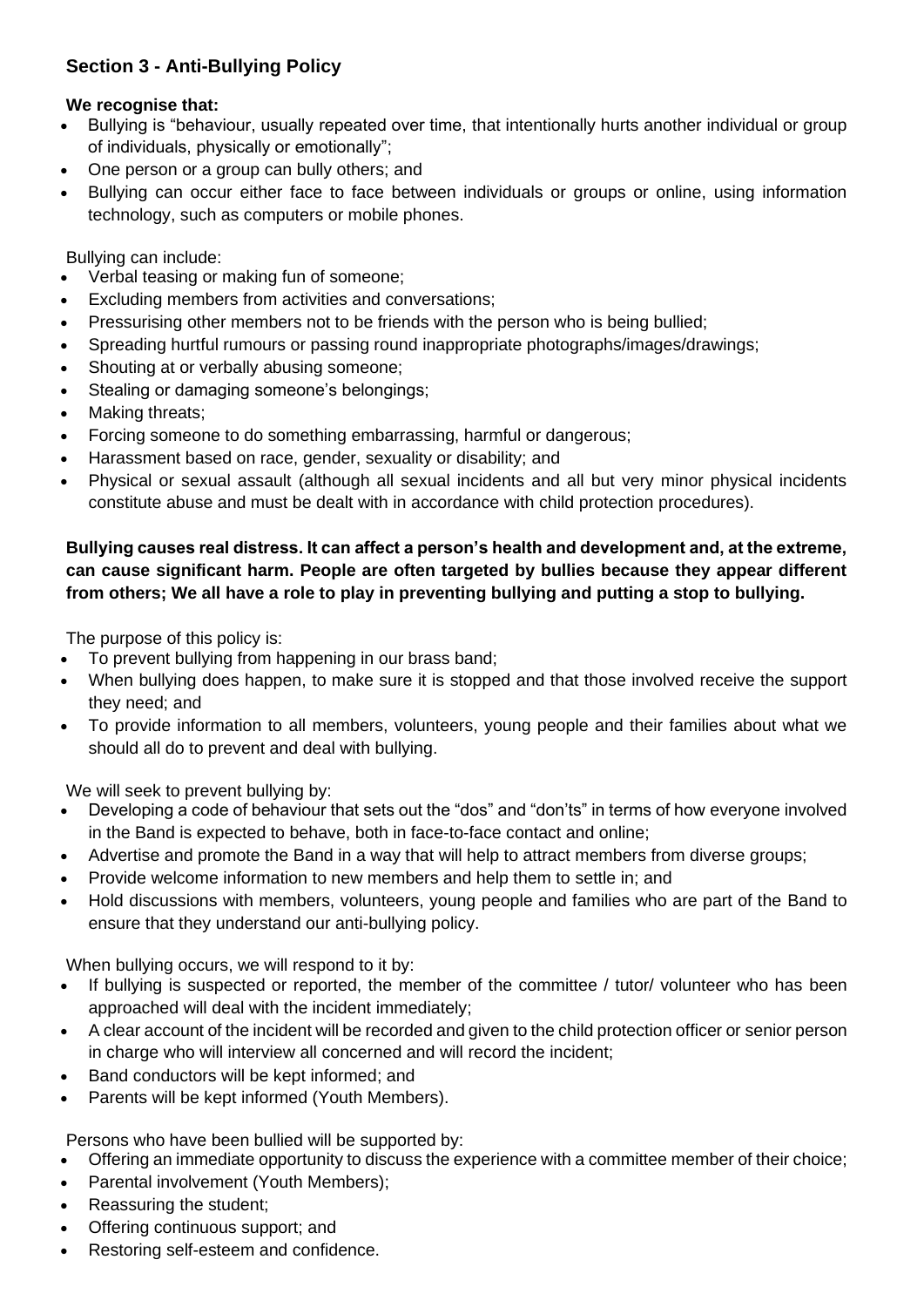Persons who have bullied will be helped by:

- Discussing what happened;
- Discovering why the person became involved;
- Establishing the wrongdoing and need to change;
- Informing parents or guardians to help change the attitude of the person (Youth Members). If the Bullying does not cease or conflict become resolved, the following disciplinary steps can be taken:
	- o Official warning to cease offending
	- o Seating position to be reviewed
	- o Member sent home
	- o Permanent exclusion
	- o Police informed
	- o Monitoring and reviewing

We are committed to reviewing our policy and good practice annually.

The Safeguarding Officers are responsible for monitoring the effectiveness of this policy.

This policy was last reviewed in: ……………December 2021……………………………… (Date)

Signed: ………Marilyn Mason and Richard Fradgley……………...…(Band Safeguarding Officers)

The next review is due in December 2022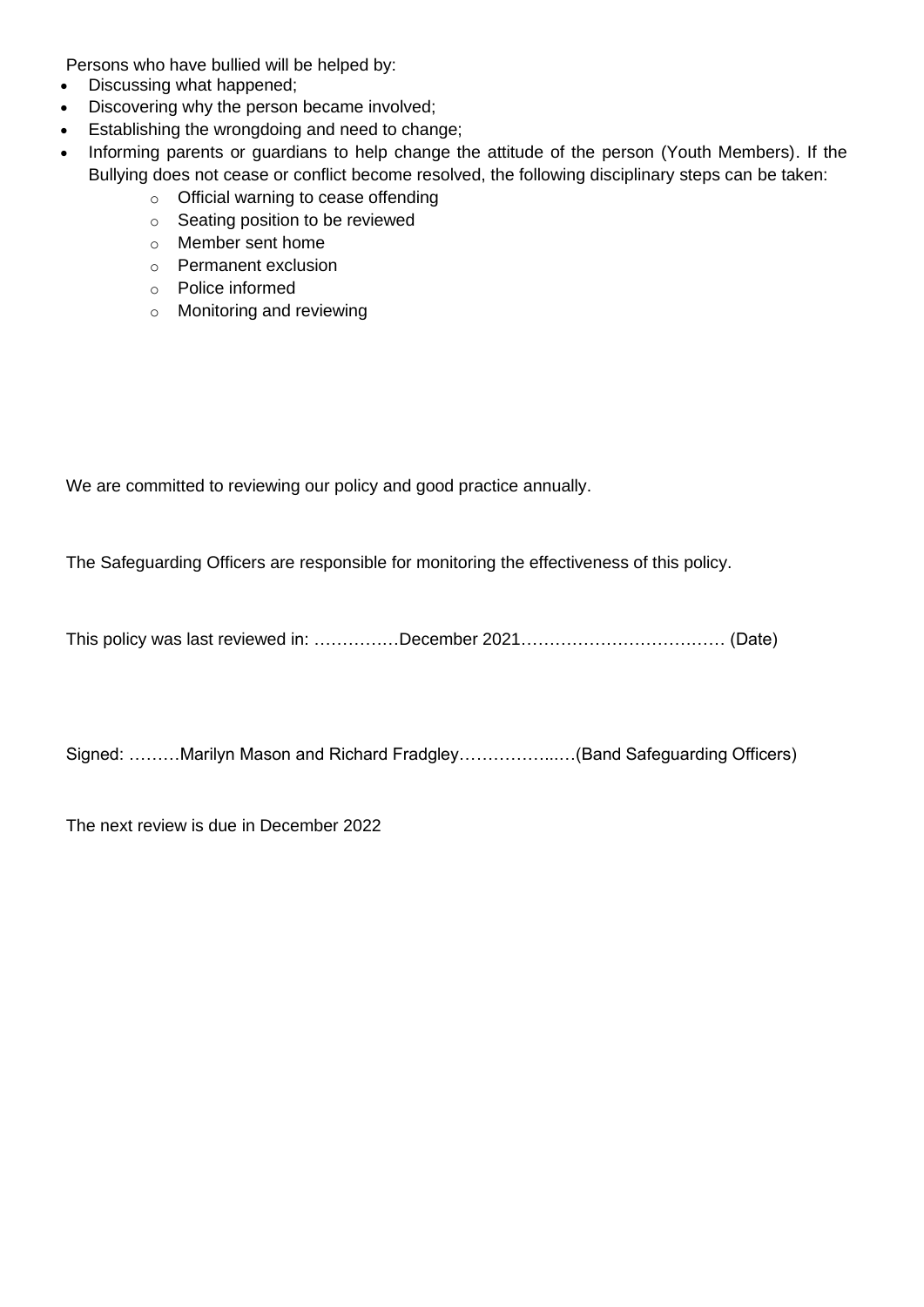#### **Section 4 - Whistle Blowing Procedure**

#### **Aims and purpose of this procedure**

The aim of this procedure is to provide a clear and transparent way for all members of the Band to raise genuine concerns about acts of wrongdoing or malpractice within the organisation. It also aims to ensure that any concerns are dealt with effectively and in a timely fashion. This procedure provides the Band Committee and specifically the Chairman and Safeguarding Officers with steps to deal with allegations, ensuring that members and volunteers are not penalised for raising genuine concerns, even if those concerns prove to be unfounded. It also provides the means for taking disciplinary action against anyone who is found to have raised false concerns with malicious intent.

The procedure does not apply to safeguarding concerns or allegations about a member of staff or volunteer. Concerns or allegations of this nature should be dealt with by following the managing allegations process.

#### **What to do if you wish to raise a concern about malpractice**

Speak to the Band Chairperson or Safeguarding Officers. If your concern relates to one of these Officers, then it may be necessary for another Committee member to also be involved to support the officer you have spoken to.

The Officer you have approached should arrange to meet with you as soon as possible to discuss your concern. This meeting can take place away from the band room if necessary. You will be told at the meeting, or as soon as possible afterwards, what action will be taken to address your concern. It may not be possible to tell you the full details of the outcome, as this could relate to confidential third-party information. If no action is to be taken in relation to your concern, you will also be informed of this fact and given the reasons why.

- If you do not want the person you have concerns about to know your identity, you should make this clear to the officer dealing with your concern at the earliest opportunity. Every effort will be made to respect your wishes, but it cannot be guaranteed that your identity will not be disclosed. If this is the case, you will be informed and any issues you may have about this will be discussed with you;
- If you need support in raising your concern, you may bring another member or volunteer with you, however consideration should be taken to respect the confidentiality of the concern.

#### **What to do if someone raises a concern with you about malpractice**

If someone tells you they are concerned about the actions of another member or volunteer, you should arrange to meet him/her as soon as possible. If you are not the person responsible for dealing with these matters, you should establish why he/she has chosen to discuss the concern with you. You should then inform them to speak to the safeguarding team or chairman and offer to support them to do this. You should not, however, refuse to hear what the person has to say. You should approach the situation sensitively, recognising the discomfort that the person may feel.

Offer to meet him/her away from the band room if he/she wishes, but ensure you are protected and not alone if this person is under 18. You should also remind the person with the concern about other sources of support available to him/her. Some are listed at the end of this document. If the person reporting the concern wants his/her identity to be kept confidential, you should explain that this will be done if possible, but that it may not be achievable. Make notes of your discussions with the individual and check the accuracy of your notes with him/her.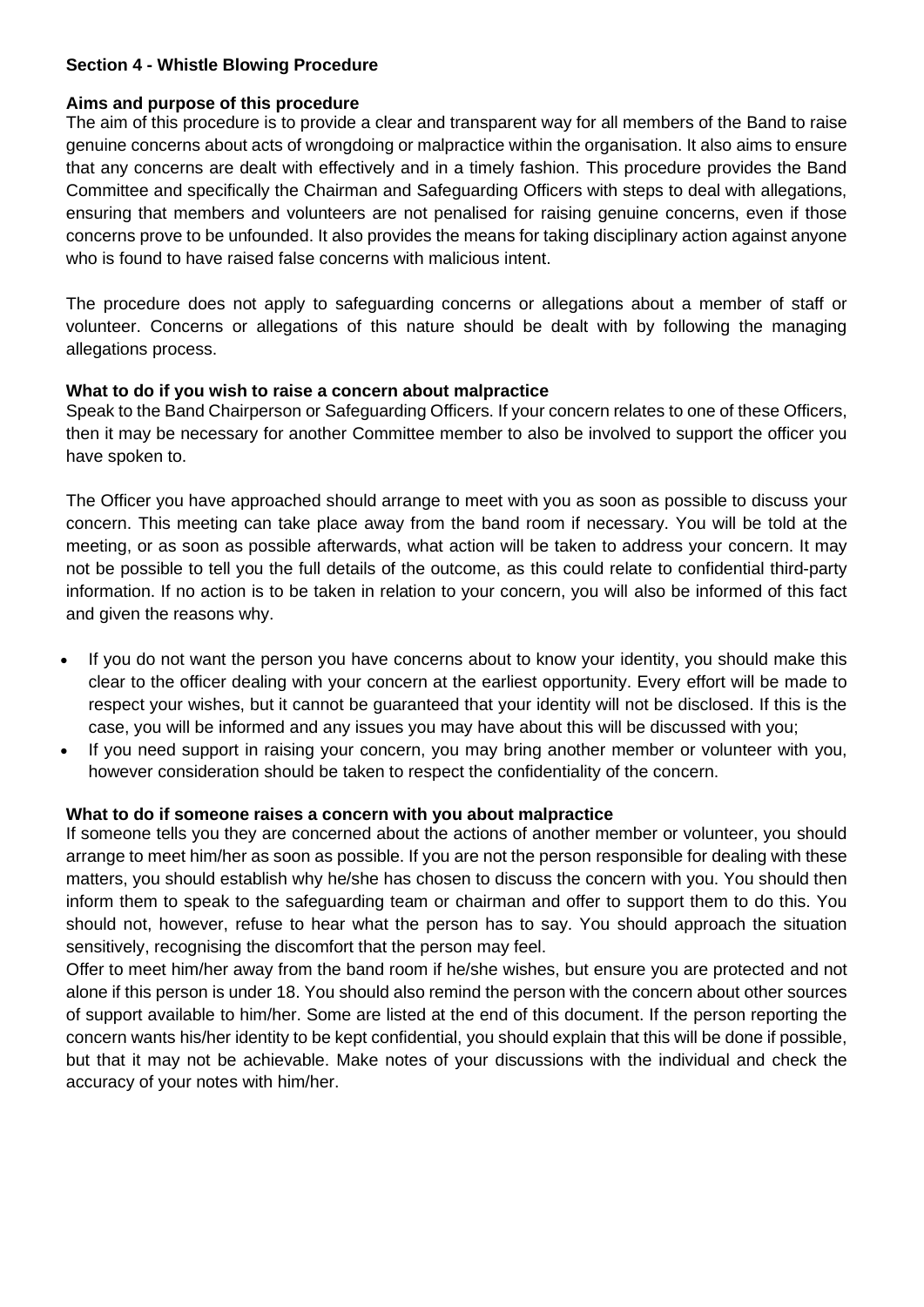#### **Deciding what action to take**

Once you have established the nature of the concern, it may be of a relatively minor nature and you may decide to resolve it informally. If the concern appears more serious, you must consider first whether any immediate action is needed to protect children or a vulnerable adult. If so, you should check the Safeguarding Procedures to consider what action to take. You should also consider whether there is a need to involve the police and/or other statutory services e.g. health. If so, you should contact the Safeguarding Officers (if this is not you) to discuss the matter further. If you are not the person responsible for dealing with concerns i.e. Chair, Safeguarding Officers or other appointed Committee member, you should refer the matter to the appropriate Officer, who will decide what action to take.

#### **Conducting an Investigation**

Unless the matter is relatively minor and can be dealt with informally, the responsible officer should arrange for an investigation to be completed as swiftly as possible. The investigation should also be demonstrably thorough and impartial.

The scope of the investigation will be determined by the nature of the concern. Witnesses may need to be consulted and records may need to be scrutinised. It is also possible that advice may be needed from someone with specialist knowledge in the area of concern.

Once the investigation is completed, a report should be produced summarising the nature of the concern, the investigation process and the outcome, including specific recommendations. Take measures to preserve the anonymity of the person who raised the concern, if this has been his/her wish. If the concerns are not upheld, this should also be made clear.

If the concern is upheld and the person at the centre of it is found to have been culpable or remiss in some way, the report's recommendations should be carried out using a clear plan of action. The plan may include the use of disciplinary action, training, coaching, counselling, the implementation of new policies or procedures, or a referral to the Independent Safeguarding Authority.

If it becomes apparent during the investigation that a criminal offence may have been committed, the police will be informed. Your own investigation may have to be suspended on police advice, if they decide that they need to become involved. The person who raised the concern should be informed of the outcome, but not the details of any disciplinary action. The person who raised the concern should be offered support or counselling.

If the concern is unfounded and the person who raised it is found, through the process of investigation, to have acted maliciously or out of a desire for personal gain, it may be appropriate to consider disciplinary action against him/her.

#### **Recording the concerns**

The Chair or Safeguarding Officers should make accurate notes of each stage of the process, including the discussions during meetings, regardless of whether the concern is dealt with formally or informally. Copies of these notes should be given to the person who is the subject of the concern.

The person who raised the concern should also be given copies of notes from his/her discussion. Notes made during the investigation and the report of the investigation, together with any notes relating to the outcome, should be kept securely and compliant with data protection. If it was requested, these notes should not reveal the identity of the person who reported the concerns.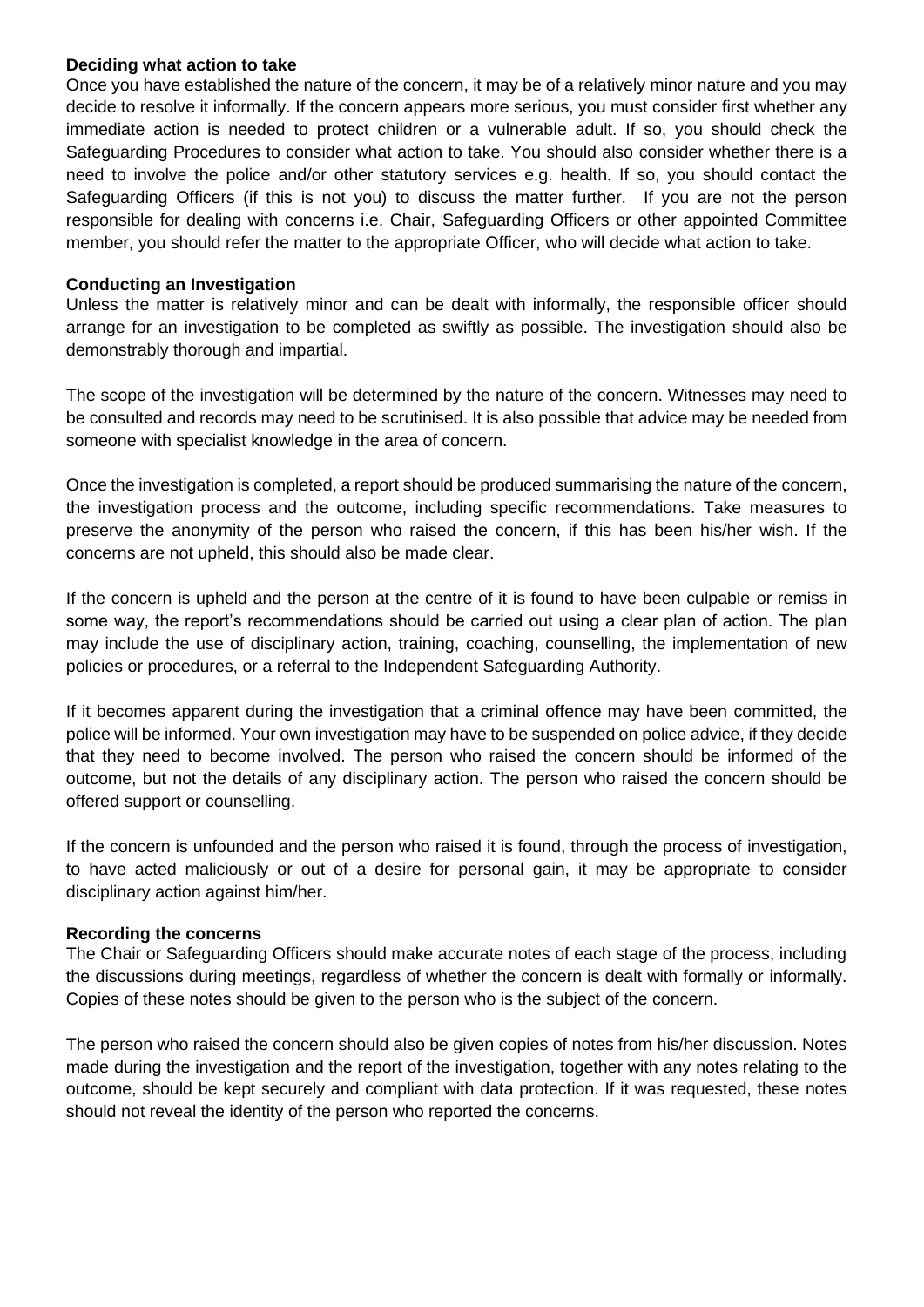#### **Information and Support**

Dealing with an issue such as this may require external support. This could be gained through Brass Band England, the NSPCC or the Swindon Safeguarding Partnership.

We are committed to reviewing our policy and good practice annually.

The Safeguarding Officers are responsible for monitoring the effectiveness of this policy.

This policy was last reviewed in: ……………December 2021……………………………… (Date)

Signed: ………Marilyn Mason and Richard Fradgley……………...…(Band Safeguarding Officers)

The next review is due in December 2022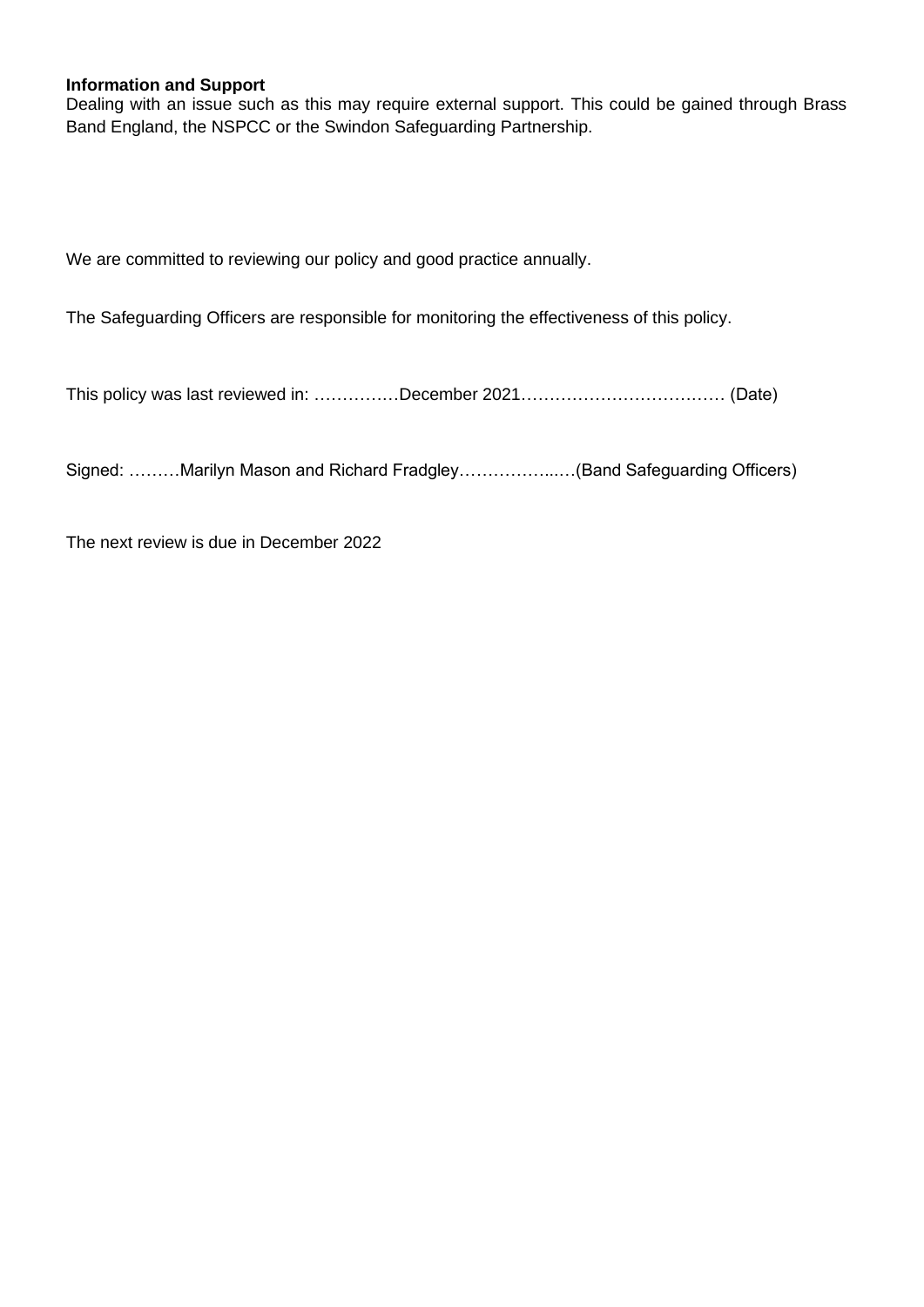#### **Section 5 - Safety & Social Media**

It is recognised that the internet provides unique opportunities to promote the Band including vacancies and performances using a wide variety of social media, such as Facebook, Twitter and You Tube. These guidelines aim to protect individuals within the Band and to encourage them to take responsibility for what they write, exercise good judgment and common sense. Inappropriate use of social media can pose risks to the bands reputation and can jeopardise compliance with legal obligations.

#### **Band Website and Social Media pages**.

It is important that you have permission prior to posting images of Band members on official websites and social media pages. This permission can be obtained through the Membership Form.

Personal details such as phone numbers and email addresses should not be posted on the internet without the permission of the individual.

It is important to consider the age range of Band members when posting images, and comments on pages and ensure that these are appropriate and in keeping with the Band ethos.

#### **Individuals within the Band**

It would be best practise for adult members of the Band not to be social media friends with children, young people or vulnerable adults who are members of the Band. This is particularly important with social media forms that allow individual private communication. These members can still communicate with each through social media in a group setting such as the Band's social media page or Website.

Any content that raises a safeguarding concern should be reported to the Band Safeguarding Officers who will carry out safeguarding, whistle blowing, or allegations management procedures outlined in the Band's Safeguarding Policy.

We are committed to reviewing our policy and good practice annually.

The Safeguarding Officers are responsible for monitoring the effectiveness of this policy.

This policy was last reviewed in: ……………December 2021……………………………… (Date)

Signed: ………Marilyn Mason and Richard Fradgley……………...…(Band Safeguarding Officers)